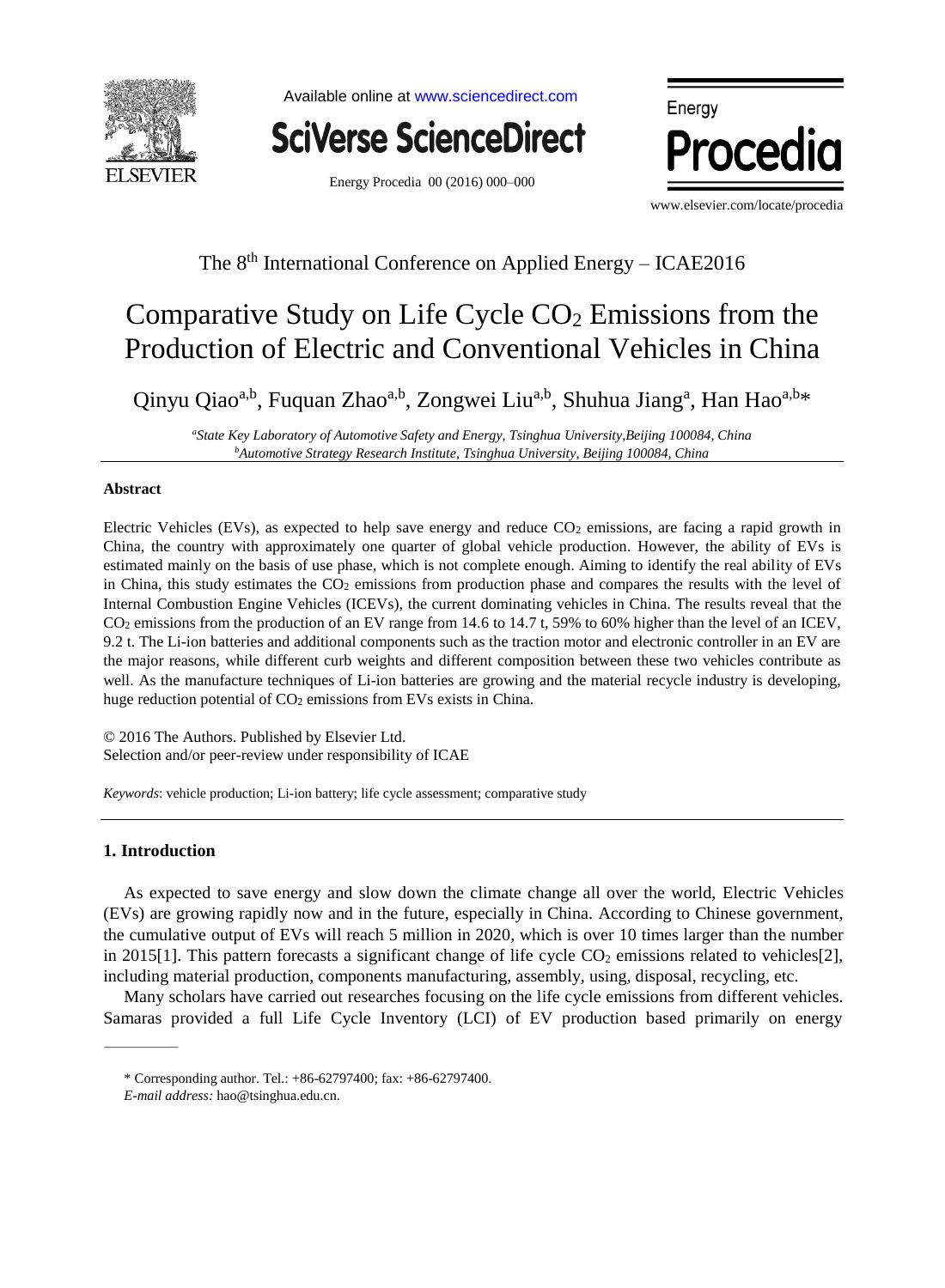consumption[3]. Lewis assessed the reduction potential of life cycle emissions through vehicle electrification mainly based on the use phase[4]. Oris compared the emissions related to well-to-wheels energy consumption of different vehicles in different regions, including China[5]. And Daimler AG carried out a Life Cycle Assessment (LCA) of its S400 car, providing a comparative result of two different versions (hybrid and conventional)[6].

Many studies pointed out that the emissions from the use phase accounted for the majority. However, as CO<sup>2</sup> emissions from the production of an Internal Combustion Engine Vehicle (ICEV) contributed about 10% to the full life cycle  $CO<sub>2</sub>$  emissions, the vehicle production phase is not insignificant [7]. Actually, with the growth of EVs,  $CO<sub>2</sub>$  emissions from vehicle production account for a growing proportion, which has seized much attention all over the world in recent years. This subject is an essential complement to the studies focusing on the use phase and is sure to play a more important role in the future.

On the other hand,  $CO<sub>2</sub>$  emissions from vehicle production vary among different regions owing to the discrepancies in manufacture techniques. Although existing studies have provided several referential results, it is far from completed due to the rapid growing techniques. In order to delve into this subject, this study focuses on the  $CO<sub>2</sub>$  emissions from vehicle production in China, the country with approximately one quarter of global vehicle production[8]. For this purpose, this study employs a life cycle framework of vehicle production, in which the energy consumption of all the processes is taken into consideration.

|             | Nomenclature                            |  |  |  |  |
|-------------|-----------------------------------------|--|--|--|--|
| E           | $CO2$ emissions, kg                     |  |  |  |  |
| $\rm EF$    | emission factor, kg-CO <sub>2</sub> /MJ |  |  |  |  |
| MM          | mass of materials, kg                   |  |  |  |  |
| <b>MPF</b>  | mass of process fuel, MJ                |  |  |  |  |
| RP          | replacements during life time           |  |  |  |  |
| Subscripts  |                                         |  |  |  |  |
| A           | assembly                                |  |  |  |  |
| B           | batteries                               |  |  |  |  |
| <b>BA</b>   | batteries and attachments               |  |  |  |  |
| BC          | basic components                        |  |  |  |  |
| $\mathbf F$ | fluids                                  |  |  |  |  |
| ${\rm SC}$  | special components                      |  |  |  |  |
| T           | total                                   |  |  |  |  |
| Ti          | tires                                   |  |  |  |  |
|             |                                         |  |  |  |  |

# **2. Method and System**

*2.1. Assumption and system boundary*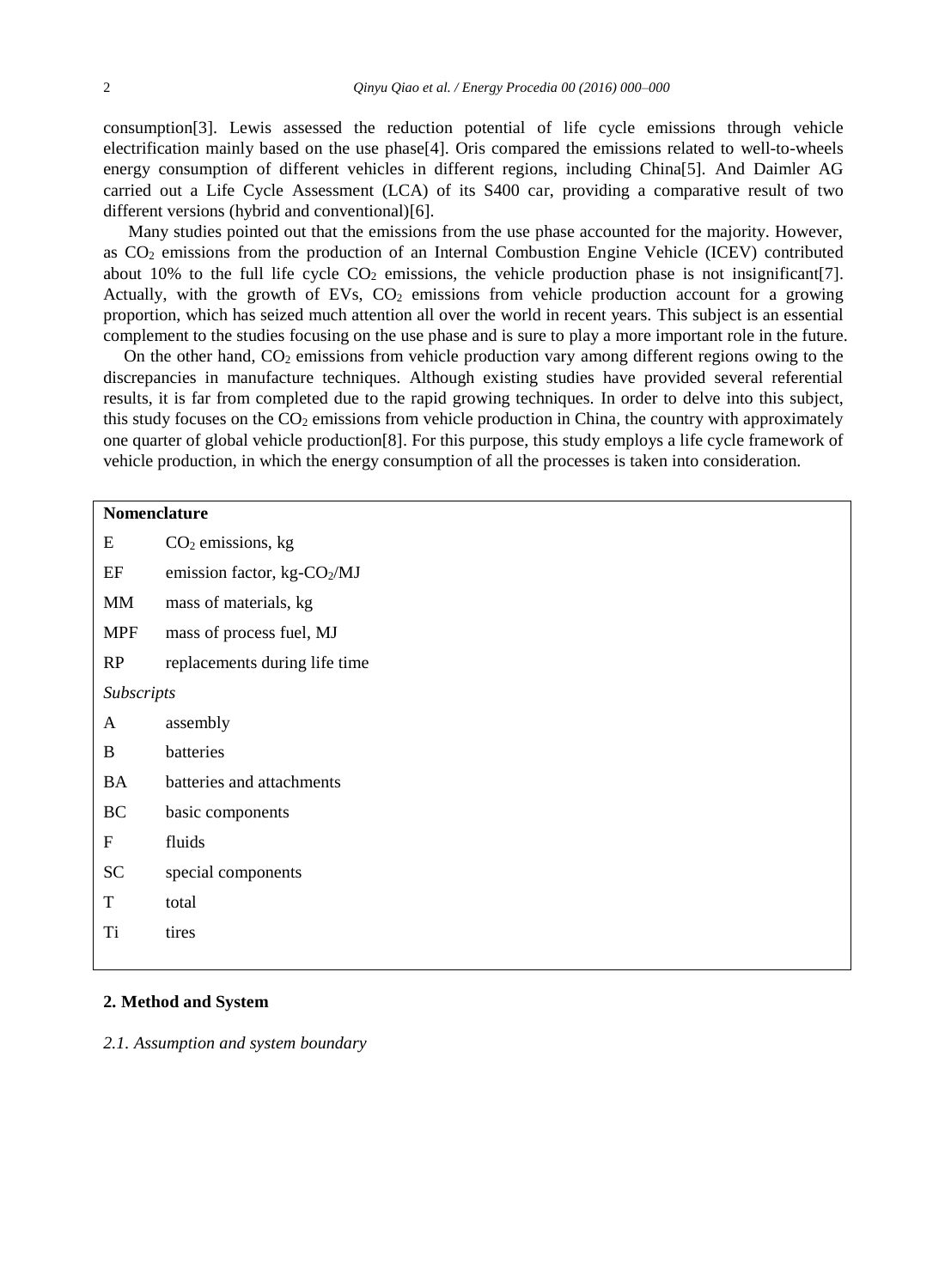This study employs a cradle-to-gate system, including material production and transformation, basic components manufacturing, special components manufacturing, batteries and attachments manufacturing and assembly. As presented in Fig. 1, the replacement of batteries, tires and fluids in the use phase are considered as well. The process fuels used during the vehicle production are normalized with the life cycle CO<sub>2</sub> emissions considered, including extraction, processing and burning. The distribution, use phase and disposal are not included in the system as this study aims to analyze the  $CO<sub>2</sub>$  emissions from vehicle production. And the tiny  $CO<sub>2</sub>$  emissions caused by materials used in auxiliary, such as limestone, are not considered due to the data availability.



Fig. 1. Vehicle production system and boundary defined

#### *2.2. Vehicle specification*

ICEVs and EVs are chosen as the objects in this study as they are the most representative vehicles currently and in the future. In 2015, over 24 million vehicles were produced in China, and only about 380 thousand of them were new energy vehicles. Meanwhile, the growth rate of new energy vehicles, especially EVs, was about 100 times larger than that of ICEVs[9]. In addition, in order to reveal the general situation and ensure comparability, this study takes standard mid-size passenger cars (comparable to B-Class cars in China) with conventional materials as reference vehicles both for EVs and ICEVs.

Since the definition of standard vehicles in China is unclear, this study uses the results from several sources, including the Automotive System Cost Model (ASCM) developed by Oak Ridge National Laboratory[10], which was also adopted in the 2015 Greenhouse Gases, Regulated Emissions, and Energy Use in Transportation Model (GREET-2015)[11], as presented in Appendix A. Table 1.

Furthermore, the specification of batteries, tires and fluids as presented in Appendix A. Table 2. One small lead-acid battery is contained both in an ICEV and an EV, while a large traction battery is contained in an EV additionally. Li-ion batteries are the most widely applied traction battery. For instance, LiFePO4 (LFP) batteries captured about 52% of China's traction battery market in 2015, while Li(NiCoMn)O<sub>2</sub> (NCM) batteries accounted for 39%[12]. Therefore this study chooses the LFP and NCM batteries as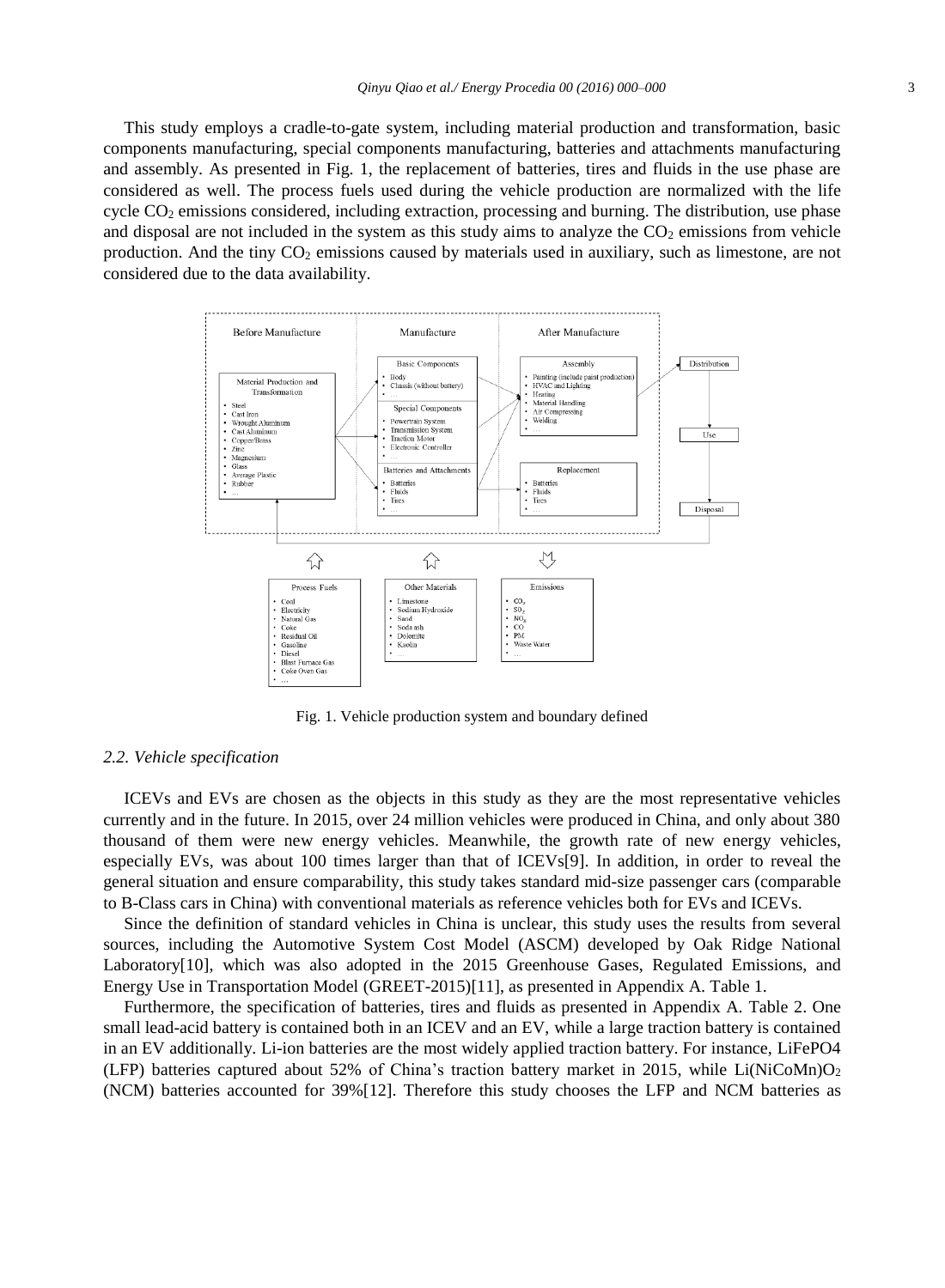objects. When it comes to tires, the standard radial tires for mid-size passenger cars are considered both for ICEVs and EVs. Finally, all kinds of fluids used in vehicles are considered, including engine oil, brake fluid transmission fluid, powertrain coolant, windshield fluid and adhesives.

### *2.3. Methods and data*

Equation (1) to (4) describe the life cycle  $CO<sub>2</sub>$  emissions from the production phase.

| $E_{BC/SC/B/Ti/F} = RP \cdot \sum MM \cdot \sum MPF \cdot EF$ | (1) |
|---------------------------------------------------------------|-----|
| $E_{BA} = E_B + E_{Ti} + E_F$                                 | (2) |
| $E_A = \sum MPF \cdot EF$                                     | (3) |
| $E_T = E_{BA} + E_A + \sum E_{BC} + \sum E_{SC}$              | (4) |

Where,

 $\text{E}_{\text{BC}/\text{SC}}/(\text{B/Ti/F})$  is the CO<sub>2</sub> emissions from the production of basic components/special components/batteries/tires/fluids (kg-CO<sub>2</sub> per vehicle);

 $E_{BA}$  is the CO<sub>2</sub> emissions from batteries and attachments (kg-CO<sub>2</sub> per vehicle);

 $E_A$  is the CO<sub>2</sub> emissions from assembly, for both batteries and vehicle (kg-CO<sub>2</sub> per vehicle);

 $E_T$  is the total CO<sub>2</sub> emissions from vehicle production (kg-CO<sub>2</sub> per vehicle).

The emission factors of process fuels and energy consumption of materials and other parts are calculated on the basis of a wide range of sources as presented in Table 1 and Table 2.

| Process fuel      | $CO2$ emissions factor (kg- $CO2/MJ$ , kg- $CO2/kWh$ ) | Data source     |
|-------------------|--------------------------------------------------------|-----------------|
| Coal              | 94.8                                                   | $[13]$          |
| Electricity       | 834.5                                                  | $[14]$ , $[15]$ |
| Natural gas       | 63.5                                                   | $[13]$          |
| Coke              | 105.9                                                  | $[16]$ , $[17]$ |
| Residual oil      | 89.3                                                   | $[13]$          |
| Gasoline          | 82.0                                                   | $[13]$          |
| Diesel            | 79.9                                                   | $[13]$          |
| Blast furnace gas | 260.0                                                  | $[16]$          |
| Coke oven gas     | 44.4                                                   | $[16]$          |

Note: Coke, blast furnace gas and coke oven gas are produced during the coke production process included in the steel production.

Table 2. Energy consumption of different materials, batteries, tires and fluids

| Material     | Data source              | Batteries, tires and fluids  | Data source |
|--------------|--------------------------|------------------------------|-------------|
| <b>Steel</b> | $[18]$ , $[19]$ , $[20]$ | LFP battery: active material |             |
| Iron         | [18]                     | LFP battery: other materials | [28]        |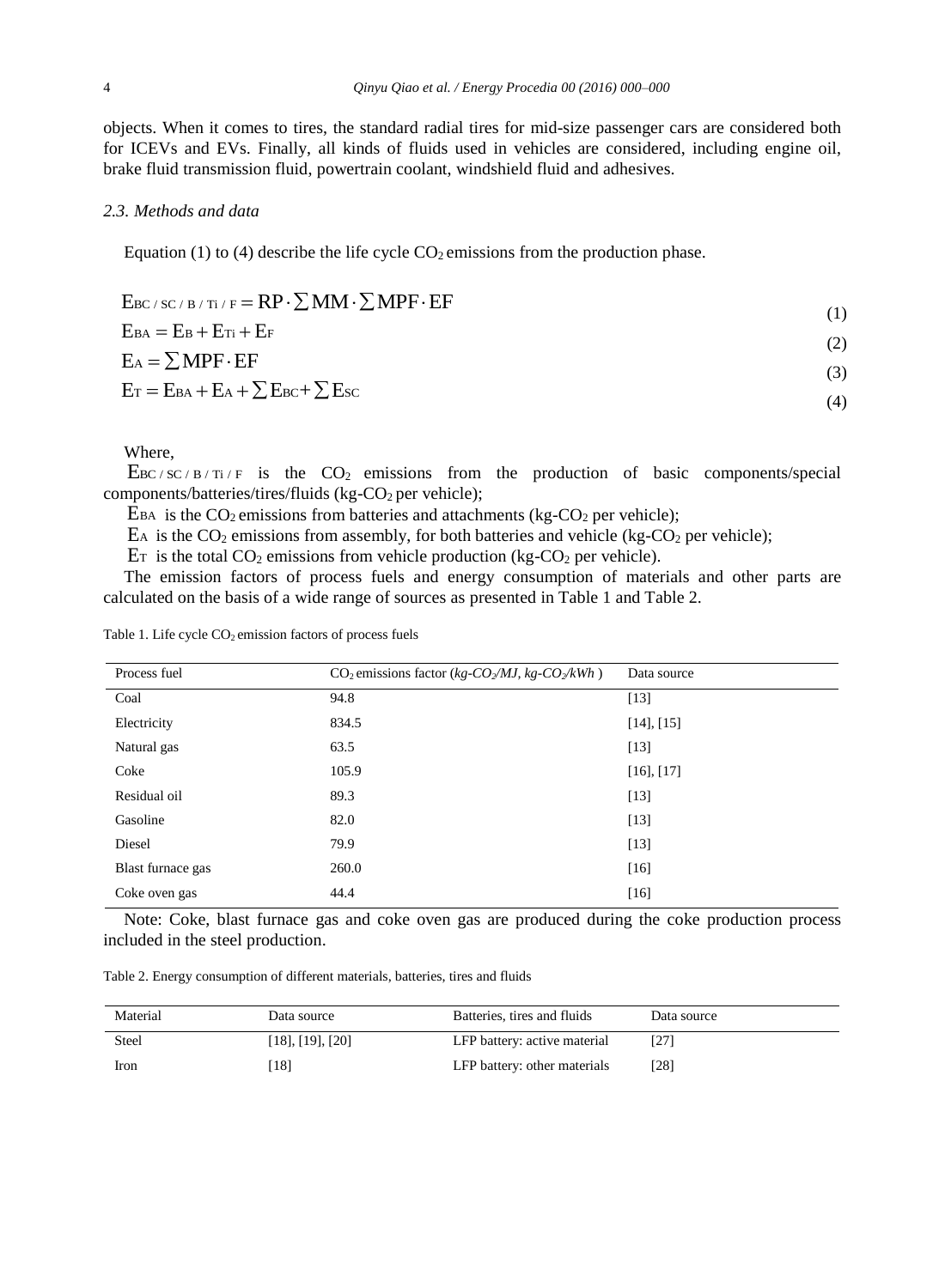| Cast aluminum    | $[18]$ , $[21]$          | NCM battery: active material | [27]                     |
|------------------|--------------------------|------------------------------|--------------------------|
| Wrought aluminum | $[18]$ , $[21]$          | NCM battery: other materials | [28]                     |
| Copper/brass     | $[22]$ , $[23]$          | <b>Tires</b>                 | $[18]$ , $[29]$          |
| <b>Glass</b>     | [24]                     | Fluids                       | $[11]$ , $[23]$ , $[25]$ |
| Rubber           | $[25]$ , $[26]$          |                              |                          |
| Average plastic  | $[18]$ , $[23]$ , $[24]$ |                              |                          |
| Magnesium        | [25]                     |                              |                          |

Note: Most of the energy consumption of the materials and other parts listed above are calculated under the circumstance of China. For instance, as the recycled steel used for steel production only accounts for 11% in China[30], this study mainly considers the virgin steel production in China.

Furthermore, due to the lack of related studies in China, the energy consumption of assembly (including battery and vehicle assembly) is provided by Lu[31], Papasavva[32]-[33] and Sullivan[23].

#### **3. Results**

# *3.1. Overview*

Table 3 presents the  $CO<sub>2</sub>$  emissions from vehicle production. It is clear that the  $CO<sub>2</sub>$  emissions are about 14.6 t per EV with NCM battery, 59% higher than the level of an ICEV, about 9.2 t. And the number is larger for an EV with LFP battery, about 14.7 t, 60% higher than the level of an ICEV.

| Component     |                                                              |             | $CO2$ emissions per vehicle (kg) |               |
|---------------|--------------------------------------------------------------|-------------|----------------------------------|---------------|
|               |                                                              | <b>ICEV</b> | EV-NCM                           | <b>EV-LFP</b> |
| Basic         | Body: including body-in-white, interior, exterior, and glass | 2767.9      | 4393.5                           | 4393.5        |
| Components    | Chassis (without battery)                                    | 1684.7      | 2665.5                           | 2665.5        |
|               | Powertrain system                                            | 2092.5      | 145.6                            | 145.6         |
| Special       | Transmission system                                          | 617.4       | 455.2                            | 455.2         |
| Components    | <b>Traction</b> motor                                        |             | 1179.1                           | 1179.1        |
|               | Electronic controller                                        |             | 1010.2                           | 1010.2        |
|               | Lead-acid batteries                                          | 24.5        | 15.1                             | 15.1          |
| Batteries and | Li-ion batteries                                             |             | 2788.8                           | 2892.4        |
| attachments   | Fluids                                                       | 230.2       | 98.3                             | 98.3          |
|               | Tires                                                        | 677.1       | 677.1                            | 677.1         |
|               | Lead-acid batteries assembly                                 | 14.1        | 8.7                              | 8.7           |
| Assembly      | Li-ion Batteries assembly                                    |             | 141.5                            | 141.5         |
|               | Vehicle assembly                                             | 1064.1      | 1064.1                           | 1064.1        |
| Total         |                                                              | 9172.5      | 14642.5                          | 14746.1       |

Table 3. CO<sub>2</sub> emissions from vehicle production

The decomposition of  $CO_2$  emissions from each part is revealed in Fig. 2. It can be found that the  $CO_2$ emissions from Li-ion battery production account for a large proportion in both kinds of EVs, about  $19\%/20\%$  for an EV with NCM/LFP battery. Meanwhile, more  $CO<sub>2</sub>$  emissions are produced from other parts of an EV than the level of an ICEV.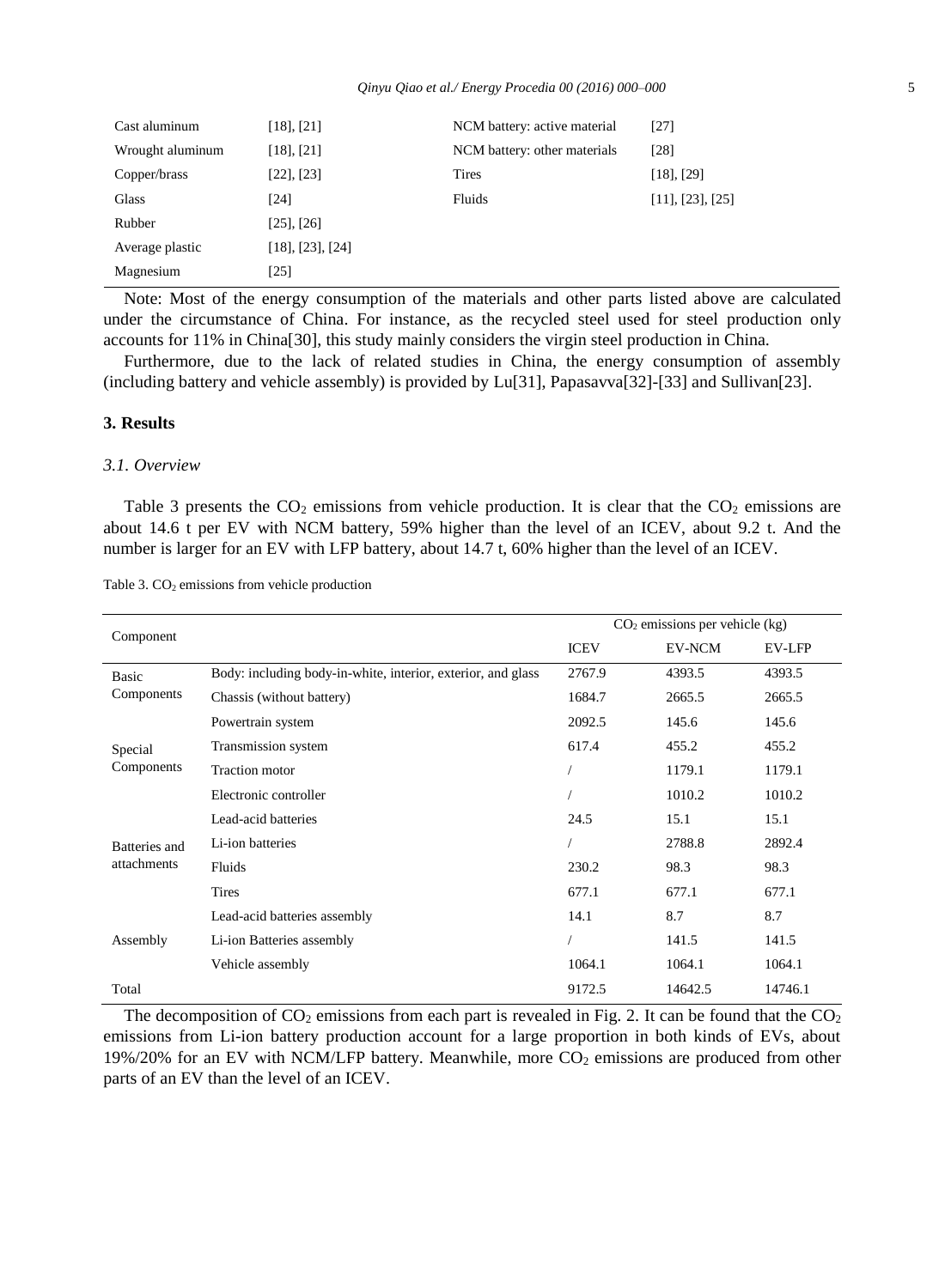

Fig. 2. Decomposition of CO<sub>2</sub> emissions by different parts

# *3.2. Uncertainty analysis*

Li-ion batteries have just been massively applied to EVs in recent years. Therefore few studies focusing on  $CO<sub>2</sub>$  emissions from battery production exist and few production standards have been established for battery manufacture in China, which creates uncertainty in this study.

Among the inventory,  $CO_2$  emissions from active material production are the most influential variable for both LFP and NCM batteries. Fig. 3 presents the  $CO<sub>2</sub>$  emissions from the production of these two batteries when the variable is multiplied by the uncertainty parameters 0.8, 1.0 and 1.2. The result ranges from 2435.2 to 3142.4 kg-CO<sub>2</sub> per NCM battery and 2596.3 to 3188.5 kg-CO<sub>2</sub> per LFP battery, which is quite wide. Therefore care must be taken when drawing conclusions on the basis of the results.



Fig. 3. Uncertainty of  $CO<sub>2</sub>$  emissions from battery production

#### **4. Discussions**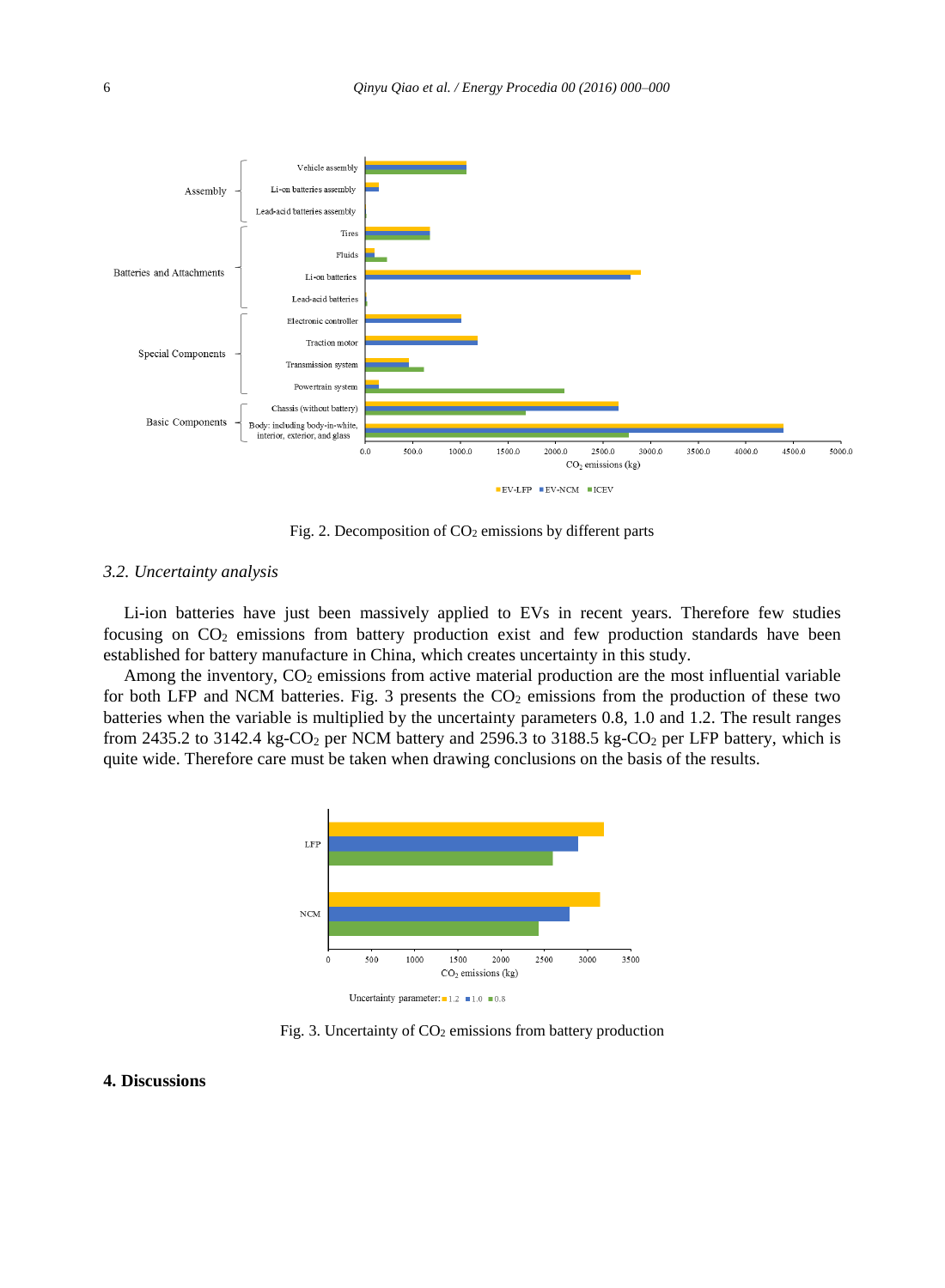#### *4.1. Comparative simulation results*

Several literature results provided benchmarks of  $CO<sub>2</sub>$  emissions from the production of an ICEV and an EV. GREET-2015 used the same vehicle specification as this study, however, it revealed that in the U.S., CO<sub>2</sub> emissions from the production of an ICEV was about 6.4 t and the level of an EV with NCM/LFP battery was about 8.6/8.4 t[11], which is much lower than the level in China. The advanced Liion battery production techniques and developed materials recycle industries are the dominated reasons. From another point of view, Hawkins estimated the  $CO<sub>2</sub>$  emissions from the production of the Mercedes A-Class ICEV and EV with NCM/LFP battery in Europe based on Ecoinvent v2.2. The results showed that the global warming potential from an EV with NCM/LFP production is about  $13/14$  t CO<sub>2</sub>-eq, which is roughly twice the level of ICEV production,  $6.5 \text{ t } CO_2$ -eq[7].

In short, results based on different situations vary in a wide range due to the different manufacture techniques, however, they all revealed that EV production caused much more  $CO<sub>2</sub>$  emissions.

#### *4.2. Difference analysis*

Much more  $CO<sub>2</sub>$  emissions are produced from vehicle production for an EV than an ICEV for a series of reasons. Considering the basic components contained in both kinds of vehicles including body and chassis (without battery),  $CO<sub>2</sub>$  emissions from the production of them in an EV are 59% more than the level of an ICEV, which is mainly caused by the larger weight. When it comes to the special components, production of the powertrain system and transmission system in an ICEV produces more  $CO<sub>2</sub>$  emissions due to the larger weight and different compositions. However, the traction motor and electronic controller only exist in an EV and makes the whole  $CO<sub>2</sub>$  emissions from the production of special components in an EV 3% more than the level of an ICEV. Furthermore, it can be found that the production of batteries and attachments, including tires and fluids, produces  $3.8/4.0$  times  $CO<sub>2</sub>$  emissions in an EV with NCM/LFP battery as many as the level of an ICEV due to the mass  $CO<sub>2</sub>$  emissions from Li-ion battery production. Finally, more CO<sub>2</sub> emissions are produced from EV assembly due to the Li-ion battery assembly.

#### *4.3. CO<sup>2</sup> emissions reduction potentials*

As designed to help save energy and reduce emissions, EVs are not performing well in the production phase currently in China. However, there are reduction potentials to be expected:

- The manufacture techniques of Li-ion batteries in China are still in the primary stage. As a comparison, due to the cleaner production of active materials, one Li-ion battery, such as NCM or LFP battery, produced in the U.S. only leads to around  $1.1 \text{ t CO}_2$  emissions [18], one third of the level in China. Therefore the situation is sure to improve with technique growth in China.
- Compared with an ICEV, more steel and aluminum are used in an EV, leading to significant  $CO<sub>2</sub>$ emissions. However, the situation can be effectively improved by using recycled materials instead of virgin materials. For instance, as mentioned above, the share of recycled steel used in China is only 11%, compared to 70% in the U.S. and 56% in the EU[30], which implies a huge reduction potential.

### **5. Conclusions**

In this study, life cycle  $CO<sub>2</sub>$  emissions from the production of an standard mid-size passenger EV and ICEV with conventional materials in China are estimated from the component point of view, where all the stages and materials are considered in details. The results reveal that the  $CO<sub>2</sub>$  emissions from the production of an EV with NCM/LFP battery are about 14.6/14.7 t, 59%/60% higher than the level of an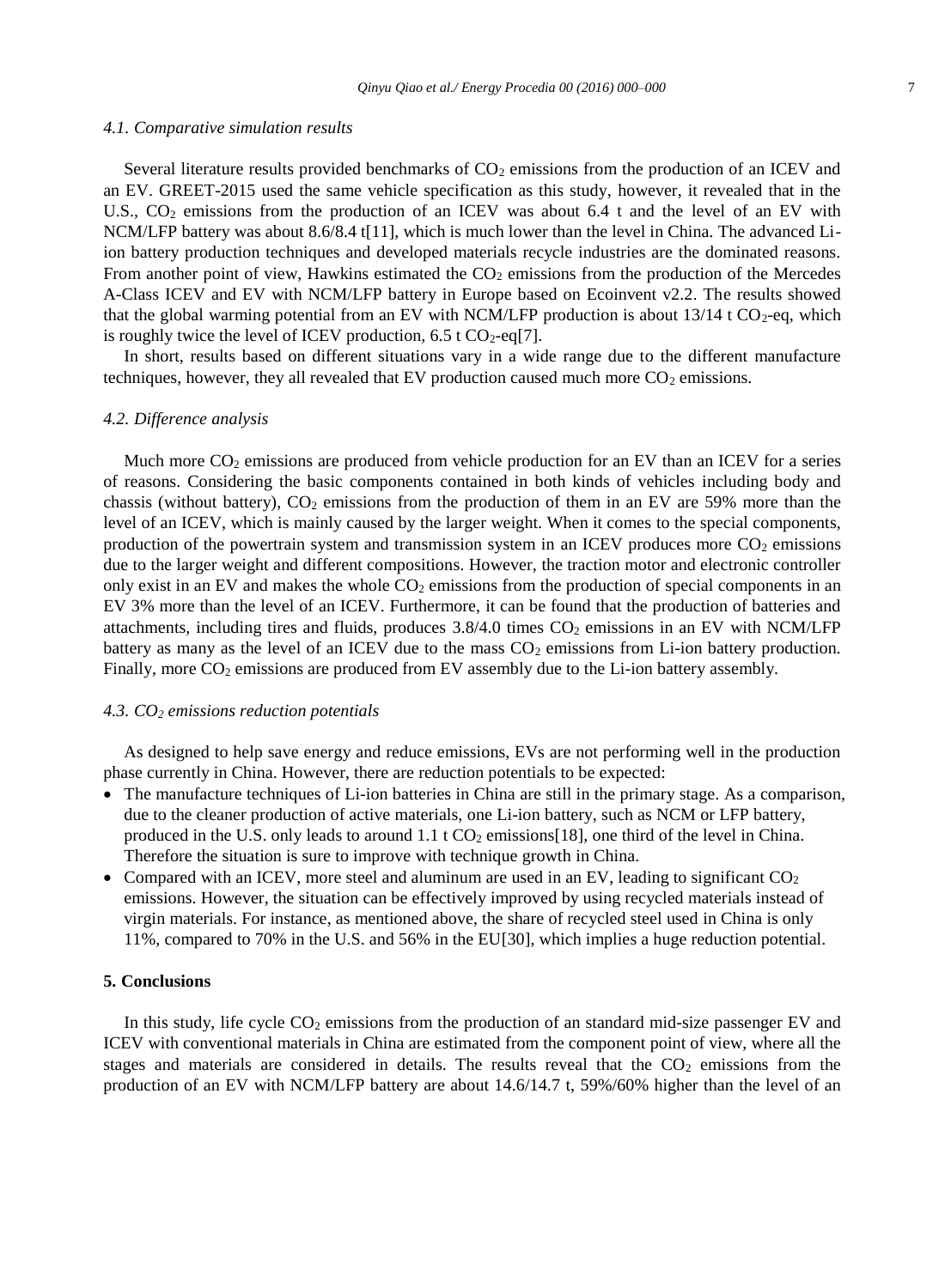ICEV, 9.2 t. The Li-ion battery and additional components such as the traction motor and electronic controller in an EV are the major reasons, and different curb weights with different composition between these two vehicles contribute to the difference as well.

Meanwhile, reduction potentials of  $CO<sub>2</sub>$  emissions from EV production are analyzed in this study. With the development of battery manufacture techniques, especially active materials, the  $CO<sub>2</sub>$  emissions from Li-ion battery production can be reduced to approach the level in the U.S., about one third of it in China. At the same time, as more steel and aluminum are used in an EV than ICEV, huge reduction can be performed with the growth of steel and aluminum recycle industry.

Despite the important results obtained in this study, further steps are needed to carry out more precise estimations. As mentioned in this study, the vehicle specification of standard vehicle is unclear in China, which is sure to lead deviation. And the manufacture standards of batteries have not been established in China, leading to the data's variation in a wide range.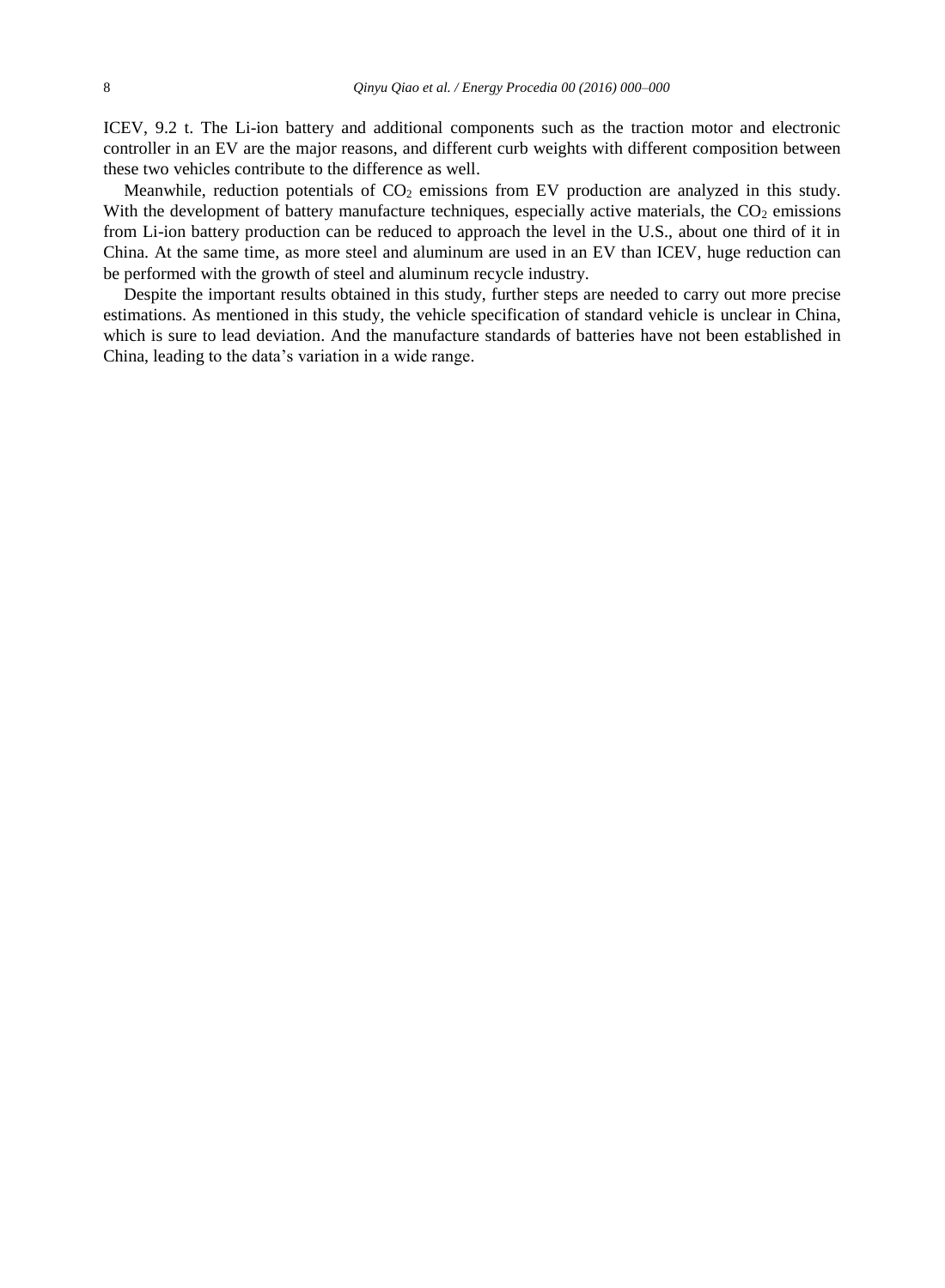#### **Acknowledgements**

This study is sponsored by the National Natural Science Foundation of China (71403142), Beijing Natural Science Foundation (9162008). The authors would like to thank the anonymous reviewers for their reviews and comments.

#### **References**

[1] Chinese State Council. Energy Saving and New Energy Vehicles Development Plan (2012-2020). 2012. Acessed: http://www.gov.cn/zwgk/2012-07/09/content\_2179032.htm

[2] C. Bauer, J. Hofer, H. J. Althaus, A. D. Duce, A. Simons. The environmental performance of current and future passenger vehicles: Life cycle assessment based on a novel scenario analysis framework. *Applied Energy*, 2015, 157: 871-883.

[3] C. Samaras, K. Meisterling. Life cycle assessment of greenhouse gas emissions from plug-in hybrid vehicles: implications for policy. *Environmental science & technology*, 2008, 42(9): 3170-3176.

[4] A. M. Lewis, J. C. Kelly, G. A. Keoleian. Vehicle Lightweighting vs. Electrification: Life Cycle Energy and GHG Emissions Results for Diverse Powertrain Vehicles. *Applied Energy*, 2014, 126, 13-20.

[5] F. Oris, M. Muratori, M. Rocco, E. Colombo, G. Rizzoni. A multi-dimensional well-to-wheels analysis of passenger vehicles in different regions: Primary energy consumption, CO<sub>2</sub> emissions, and economic cost. *Applied Energy*, 2016, 169: 197-209.

[6] Daimler AG. Life Cycle Environmental certificate for the S400 Hybrid. Mercedes-Benz. Stuttgart, Germany: Daimler AG, 2009.

[7] T. R. Hawkins, B. Singh, G. Majeau-Bettez, A. H. Stromman. Comparative environmental life cycle assessment of conventional and electric vehicles. *Journal of Industrial Ecology*, 2013, 17(1): 53-64.

[8] Organisation Internationale des Constructeurs d'Automobiles (OICA). Global Vehicle Production. 2016. Acessed: http://www.oica.net

[9] Ministry of Industry and Information Technology. 2015.1~12 Economic operation situation of automobile industry. 2016. Acessed: http://www.miit.gov.cn/n1146285/n1146352/n3054355/n3057585/n3057589/c4622317/content.html

[10] S. Das. A Comparative Assessment of Alternative Powertrains and Body-in-White Materials for Advanced Technology Vehicles. *SAE Technical Paper*, 2004, 01-0573.

[11] A. Burnham. Updated vehicle specifications in the GREET vehicle-cycle model. *Argonne National Laboratory*, 2012.

[12] China Auto Industry Association. *The development of Chinese automobile industry annual report*. Social sciences academic press, 2016.

[13] Y. S. Chen. A study on life cycle ecological benefits assessment of automotive parts (unpublished publicly). Ph.D. Academic Dissertation, *Hunan University*, 2014, 42-48.

[14] C. Ma, S. Li, Q. Ge. Greenhouse gas emission factors for grid electricity for Chinese provinces. *Resources Science*, 2014, 36(5): 1005-1012.

[15] National Bureau of Statistics of China (NBSC). Annual provincial power generation. 2016. Accessed: http://data.stats.gov.cn/easyquery.htm?cn=C01

[16] Intergovernmental Panel on Climate Change (IPCC). 2006 IPCC guidelines for national greenhouse gas inventories. 2006. Accessed: http://www.ipcc-nggip.iges.or.jp/public/2006gl

[17] National Development and Reform Commission (NDRC). Chinese low carbon development and training materials of listing of provincial greenhouse gas. 2014. Accessed: http://qhs.ndrc.gov.cn/gzdt/201403/t20140328\_604827.html

[18] Argonne National Laboratory (ANL). The Greenhouse Gases, Regulated Emissions, and Energy Use in Transportation Model. 2015. Accessed: https://greet.es.anl.gov

[19] X. H. Weng. Research about the problems exist in the statistics of comprehensive energy consumption per unit product of coke in China. *Metallurgical Economics and Management*, 2009 (4), 22-26.

[20] R. Jing, J. C. P. Cheng, V. L. Gan, K. S. Woon, I. M. C. Lo. Comparison of greenhouse gas emission accounting methods for steel production in China. *Journal of Cleaner Production*, 2014, 83: 165-172.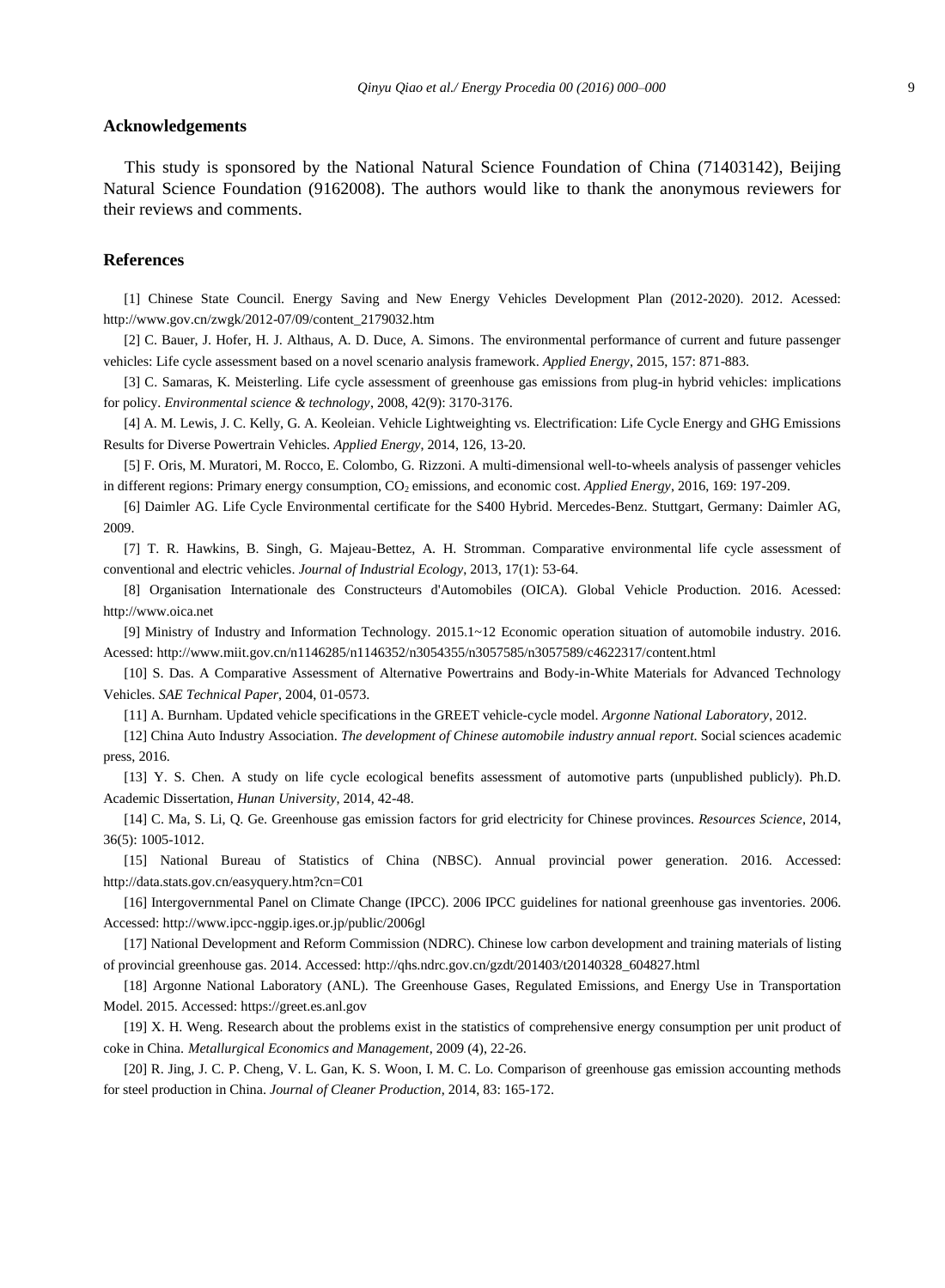[21] H. Hao, Y. Geng, W. Hang. GHG emissions from primary aluminum production in China: regional disparity and policy implications. *Applied Energy*, 2016, 166: 264-272.

[22] G. Y. Zeng, J. X. Yang, X. L. Song, B. Lv. Energy consumption and carbon emissions scenario analysis of pyrometallurgical copper based on LCA. *China population, resources and environment*, 2012, 22(4): 46-50.

[23] J. L. Sullivan, A. Burnham, M. Wang. Energy-consumption and carbon-emission analysis of vehicle and component manufacturing. *Argonne National Laboratory*, 2010.

[24] G. Keoleian, S. Miller, R. Kleine, A. Fang, J. Mosley. Life cycle material data update for GREET model. *Argonne National Laboratory*, 2012.

[25] A. Burnham, M. Wang, Y. Wu. Development and applications of GREET 2.7--The Transportation Vehicle-Cycle Model. *Argonne National Laboratory*, 2006.

[26] H. L. Brown. *Energy analysis of 108 industrial processes*. The Fairmont Press, Inc., 1996.

[27] Q. Wang. Cathodes materials of lithium ion battery comparative analysis based on life cycle assessment. M.S. Academic Dissertation, *South China University of Technology*, 2012, 35-36.

[28] J.B. Dunn, L. Gaines, M. Barnes, M. Wang, J. Sullivan. Material and energy flows in the materials production, assembly, and end-of-life stages of the automotive lithium-ion battery life cycle. *Argonne National Laboratory*, 2012.

[29] D. Yang, L. Jingru, Y. Jianxin, N. Ding. Carbon Footprint Analysis of Radial Tyres of Passenger Cars. *Chinese Journal of Population Resources and Environment*, 2014:24, 110-114.

[30] J. Wuebbeke, T. Heroth. Challenges and political solutions for steel recycling in China. *Resources, Conservation and Recycling*, 2014, 87: 1-7.

[31] Q. Lu, P. F. Wu, W. X. Shen, X. C. Wang, B. Zhang, C. Wang. Life cycle assessment of electric vehicle power battery, *Materials Science Forum*, 2016: 847, 403-410.

[32] S. Papasavva, S. Kia, J. Claya, R. Gunther. Characterization of automotive paints: an environmental impact analysis. *Progress in Organic Coatings*, 2001, 43(1): 193-206.

[33] S. Papasavva, S. Kia, J. Claya, R. Gunther. Life cycle environmental assessment of paint processes. *Journal of Coatings Technology*, 2002: 74.925: 65-76.



#### **Biography**

Dr. Han Hao is a research assistant at the Department of Automotive Engineering, Tsinghua University. His research interests include transport energy system modeling, technology assessment, and transport policy in the context of climate change.

#### **Appendix A. Vehicle specification**

Table 1. Weight composition by components (excluding batteries, fluids and tires)

| Component           | ICEV: Conventional Material $(kg)$                                                                            | EV: Conventional Material $(kg)$                                                                    |  |  |
|---------------------|---------------------------------------------------------------------------------------------------------------|-----------------------------------------------------------------------------------------------------|--|--|
|                     | 332.2                                                                                                         | 28.8                                                                                                |  |  |
| Powertrain system   | 39.5% steel, 28.6% cast iron, 17.1%<br>cast aluminum, 2.9% copper/brass,<br>9.3% average plastic, 2.6% rubber | 50.0% steel, 20.5% copper/brass, 29.5%<br>average plastic                                           |  |  |
|                     | 81.4                                                                                                          | 55.8                                                                                                |  |  |
| Transmission system | 30.0% steel, 30.0% cast iron, 30.0%<br>wrought aluminum, 5.0% average<br>plastic, 5.0% rubber                 | 60.5% steel, 18.9% copper/brass, 20.0%<br>wrought aluminum, 0.2% average plastic,<br>$0.4\%$ others |  |  |